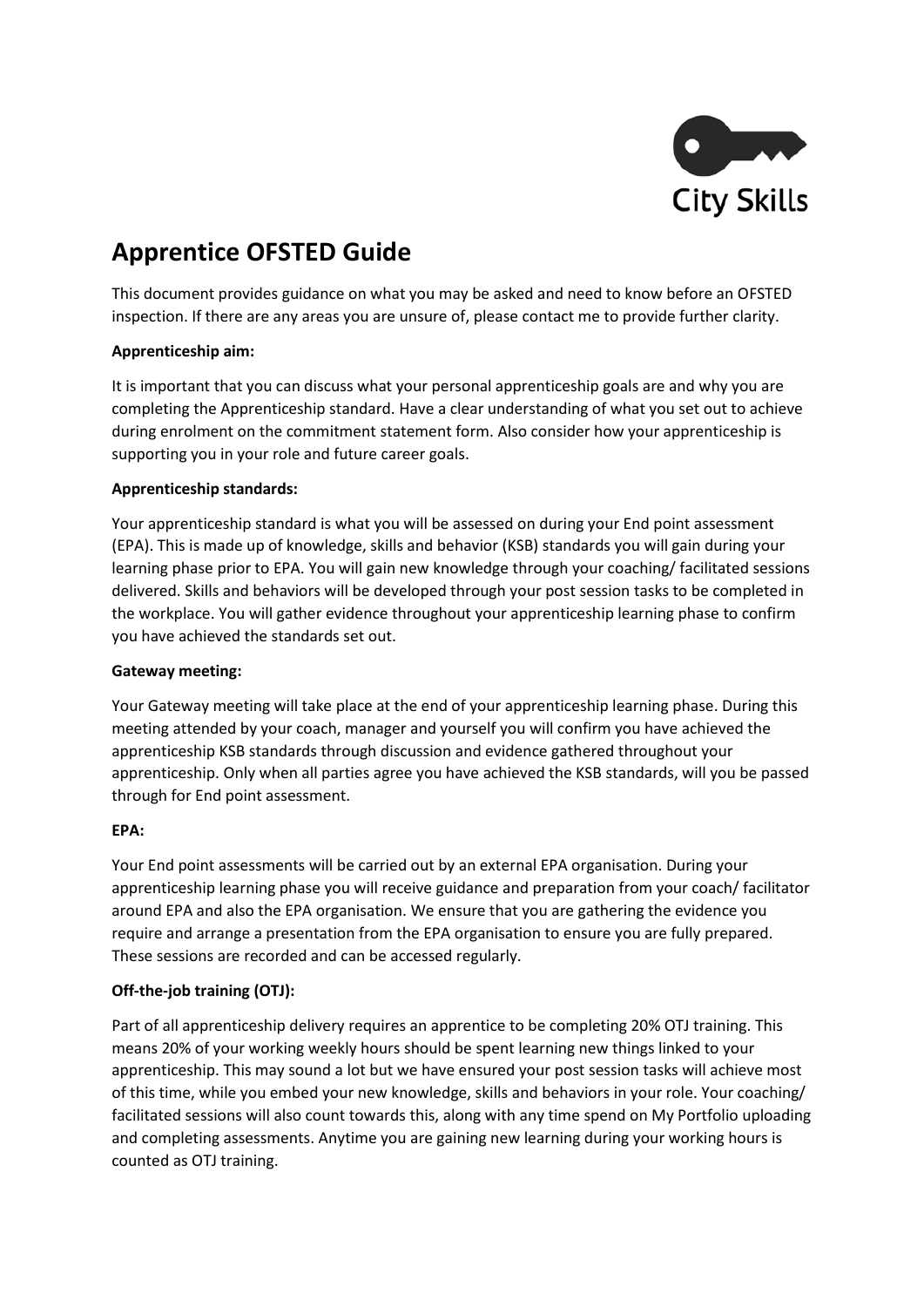# **My Portfolio:**

My portfolio is your e-portfolio platform which will support you in numerous ways. It is where you can:

- 1. Confirming understanding of new learning.
- 2. Evidence the application of Knowledge, Skills and Behaviours
- 3. Completing progress reviews.
- 4. Track progress towards End point assessment

You can see exactly how My Portfolio works by watching the video overview using the link below. Alternatively, there are bite sized videos for all functions on our website page under support.

## <https://youtu.be/dY4hE4mwMLc>

#### **Progress Reviews:**

Progress reviews are mandatory and important for numerous reasons. They provide all parties involved in the apprenticeship key information linked to progress, experience, impact on role and support needs to achieve the qualification. These are accessed through My Portfolio and should be completed between coaching sessions once post session tasks have been completed. Once the progress review is completed your Development coach will add comments and feedback around your progress and any actions required.

## **Prevent and British Values:**

Due to Apprenticeships being funded through the Educational Skills Funding Agency (ESFA), You are required to have good understanding of the Prevent strategy and British values. Please see below for information on what content you need to know.

#### **British Values:**

- What are the five British Values and why were they created by the UK government.

The five British values are:

**Democracy**

**Rule of law**

**Individual liberty**

**Mutual respect**

**Tolerance**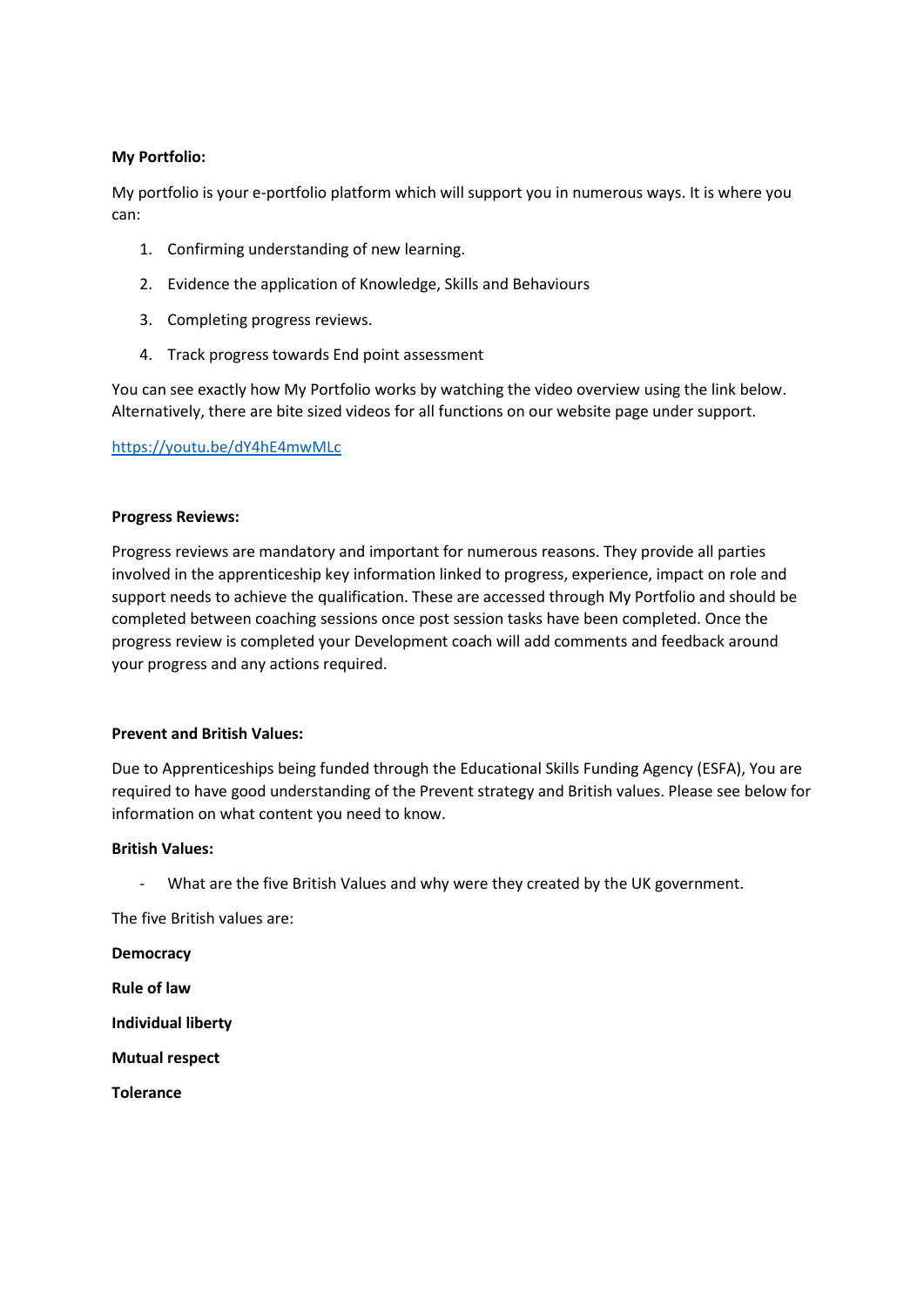Reason for creating British values:

The five British Values are democracy, the rule of law, individual liberty, and mutual respect for and tolerance of those with different faiths and beliefs and for those without faith.

These are the 5 fundamental values that have been developed by the UK Government in an attempt to create social unity and prevent extremism.

Use this link to gain further information on each of the five British values. [Click here](https://cantcolsu.com/blog/british-values-what-are-they-and-why-are-they-important)

## **Prevent:**

What do the terms radicalisation, extremism and terrorism mean? *Radicalisation* – refers to the process by which a person comes to support terrorism and extremist.

*Extremism* – "vocal or active opposition to fundamental British values, including democracy, the rule of law, individual liberty and mutual respect and tolerance of different faiths and beliefs.

*Terrorism* – is the use or threat of action, both in and outside of the **UK**, designed to influence any international government organisation or to intimidate the public.

What are the signs that someone may have been radicalised?

Radicalisation can be really difficult to spot. Signs that may indicate a child or vulnerable adult is being radicalised include:

- $\circ$  isolating themselves from family and friends
- o talking as if from a scripted speech
- o unwillingness or inability to discuss their views
- o a sudden disrespectful attitude towards others
- o increased levels of anger
- o increased secretiveness, especially around internet use.
- How would you report concerns linked to radicalisation, extremism and terrorism

You can report any concern directly to the Police, your workplace safeguarding contact or through City Skills Safeguarding report procedures. Information on how to do this can be found on our website by clicking on the Well-being page. <https://city-skills.com/wellbeing/>

## **Questions you may be asked:**

During an OFSTED inspection you may be asked questions during a facilitated coaching session or receive a phone call. We will make you aware if and when this will be happening and you just need to be yourself.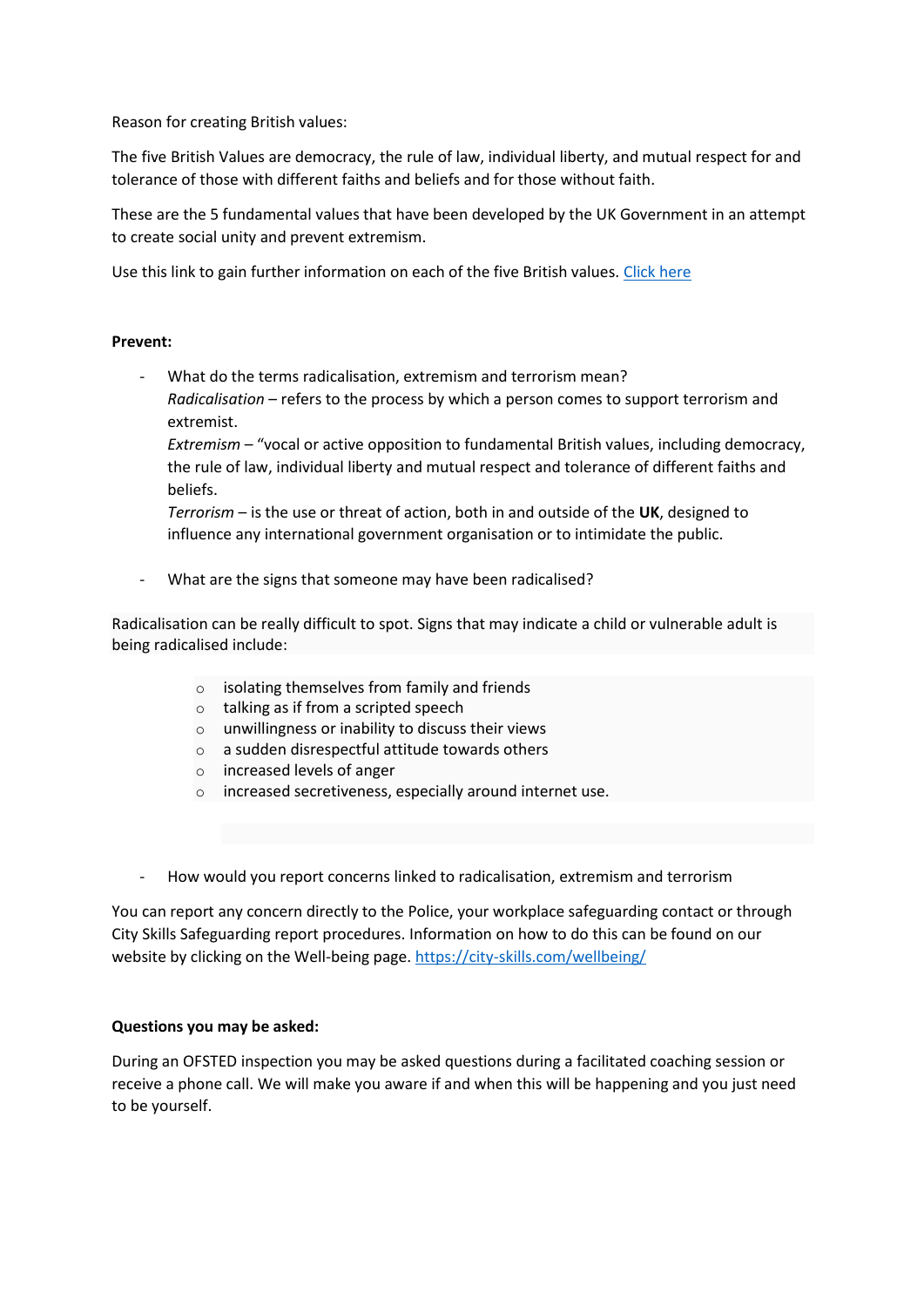# *Inspectors might talk to you during lessons, whilst you are doing pair or group work with your fellow apprentices. Here are some of the types of question you may be asked:*

• If you see or speak with an Inspector, just be your usual friendly and polite self and try not to be nervous, they are not here to inspect you, they are here to inspect CITY SKILLS.

• Inspectors might talk to you during lessons, whilst you are doing pair or group work with your fellow apprentices. Here are some of the types of question you may be asked:

- What are you working on (in this task)?
- How will you know if you have done it (the task) right?
- Will you get any feedback on this task?
- What apprenticeship are you doing? At what level?

• Does this apprenticeship provide different grades at the end? If so, what grade are you aiming for?

- What level are you currently working at?
- What feedback have you had that will help you achieve your target grade?
- Can I see your workbook/notes/any marked work?

# *Sometimes, Inspectors may call you on the phone or talk to you at work. They may then ask you a little more about your experiences, for example:*

- What apprenticeship are you doing? Is it what you expected it to be?
- What level is the apprenticeship?
- Will you be doing an end-point- assessment (EPA)?
- What do you know about the EPA? What do you expect?
- Do you have a target grade for your EPA? How does the current level of your work compare to your target grade? How do you know?
- How well are you progressing? How would you describe your progress?
- What new skills or knowledge have you developed? How has your behaviour/ professionalism improved or developed?
- Do you expect to complete everything by the end date of your apprenticeship?
- Are you doing English or math's? How would you describe your progress in English and math's?
- How do you learn? What do assessors/coaches do that help you learn well? What could be improved?
- What do you know about British values? How do they apply to your course or work?
- How safe do you feel during CITY SKILLS sessions and at work? Who would you speak to if you felt unsafe or had a concern about another apprentice?
- What do you know about the Prevent agenda? The Government's anti-terrorism and radicalisation program?

• How does your assessor/coach help you make progress? Do you have regular feedback? Do you have any targets that you are currently working on? Could you give me an example?

- Do you receive regular feedback from your Tutor/coach and your employer?
- How often is your progress reviewed?
- What happens during progress review meetings? Is your employer involved?
- What can you do now that you couldn't do at the start of the apprenticeship?
- What do you know now that you didn't know at the start of the apprenticeship? Can you give examples?

• What will you do next? Who do you talk to about next steps? Have you had any careers advice?